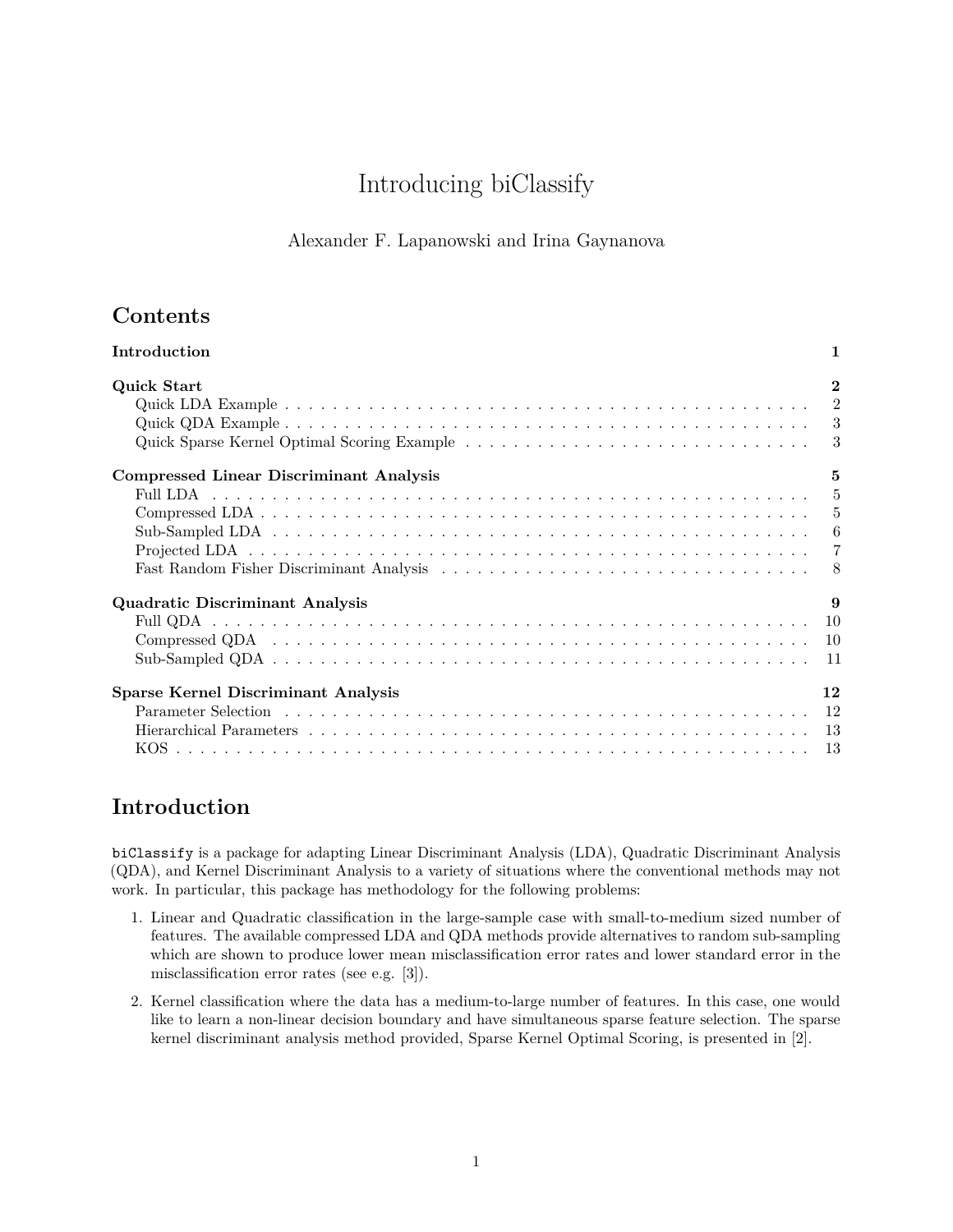# <span id="page-1-0"></span>**Quick Start**

The purpose of this section is to give the user a quick overview of the package and the types of problems it can be used to solve. Accordingly, we implement only the basic versions of the available methods, and more detailed presentations are given in later sections.

We first load the package

**library**(biClassify)

### <span id="page-1-1"></span>**Quick LDA Example**

Our first example illustrates the compressed LDA function on data well-suited for LDA. The first two features of the training data in LDA\_Data are plotted below:

**data**(LDA\_Data)



This data set has  $n = 10,000$  training samples with  $p = 10$  features. It is normally distributed, and the two classes have equal covariance matrices. The test data was independently generated from the same distribution, but it has only  $n = 1,000$  samples.

Let us use compressed LDA to predict the test data labels.

```
> test_pred <- LDA(TrainData = LDA_Data$TrainData,
                   TrainCat = LDA_Data$TrainCat,
                   TestData = LDA_Data$TestData,
                   Method = "Compressed")$Predictions
> mean(test_pred != LDA_Data$TestCat)
[1] 0
```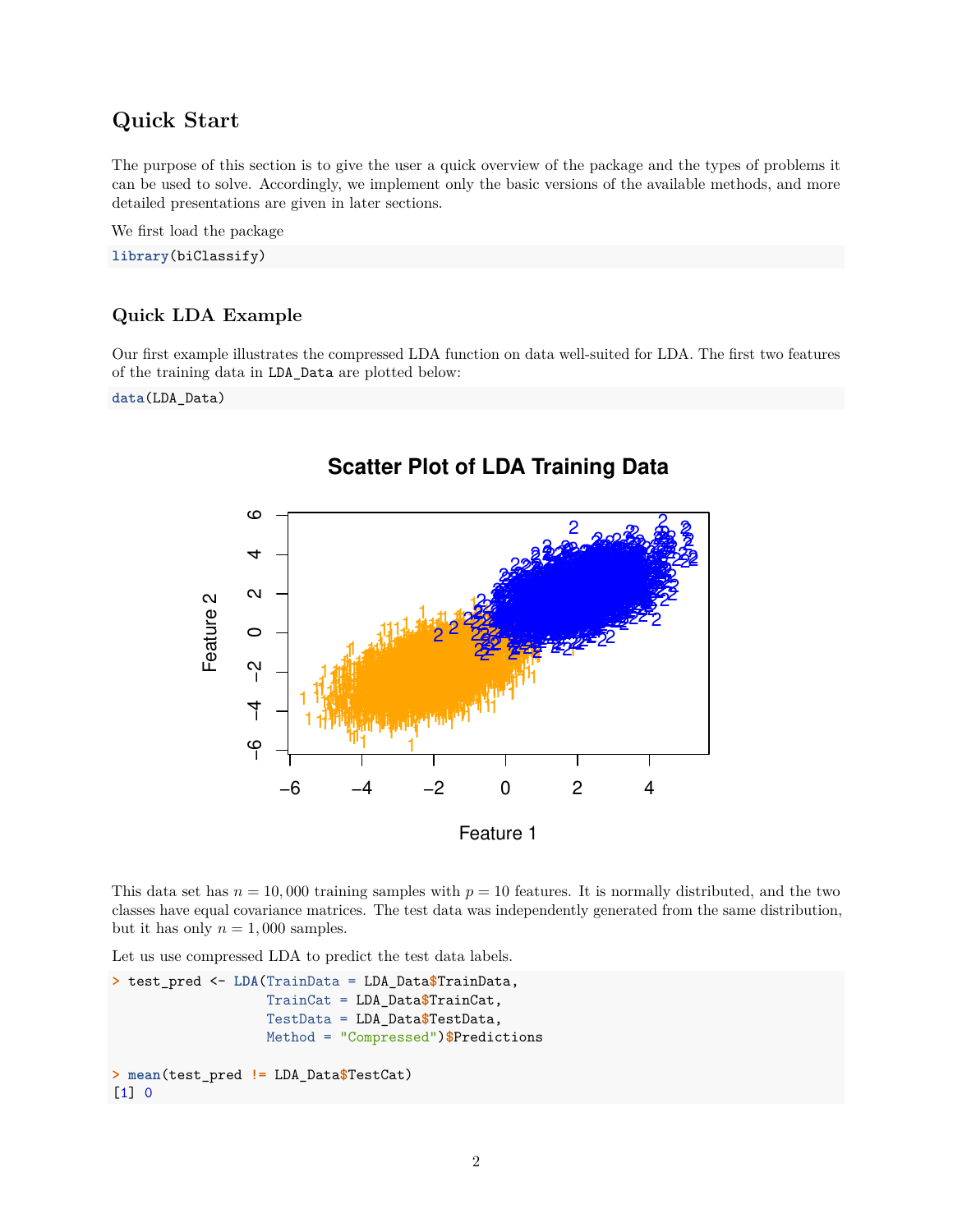The automatic impementation of compressed LDA predicted the Test labels perfectly! However, this is due, in part, to the classes being well-separated and having the same covariance structure. Let us now consider an example of where LDA will not perform well.

#### <span id="page-2-0"></span>**Quick QDA Example**

Our next example illustrates the compressed QDA function on data well-suited for QDA. The first two features of the training data in QDA\_Data are plotted below:

**data**(QDA\_Data)



# **Scatter Plot of QDA Training Data**

A modification of Quadratic Discriminant Analysis is well-suited to such data. The package comes with a function QDA for such purposes.

```
> test_pred <- QDA(TrainData = QDA_Data$TrainData,
                   TrainCat = QDA_Data$TrainCat,
                   TestData = QDA_Data$TestData,
                   Method = "Compressed")
> mean(test_pred != QDA_Data$TestCat)
[1] 0
```
Compressed QDA gives perfect class prediction

#### <span id="page-2-1"></span>**Quick Sparse Kernel Optimal Scoring Example**

What happens if the data is not well-suited to either Linear or Quadratic Discriminant Analysis? Moreover, what happens if, in addtion to a non-linear decision boundary between classes, there also appear to be variables which do not contribute to group separation?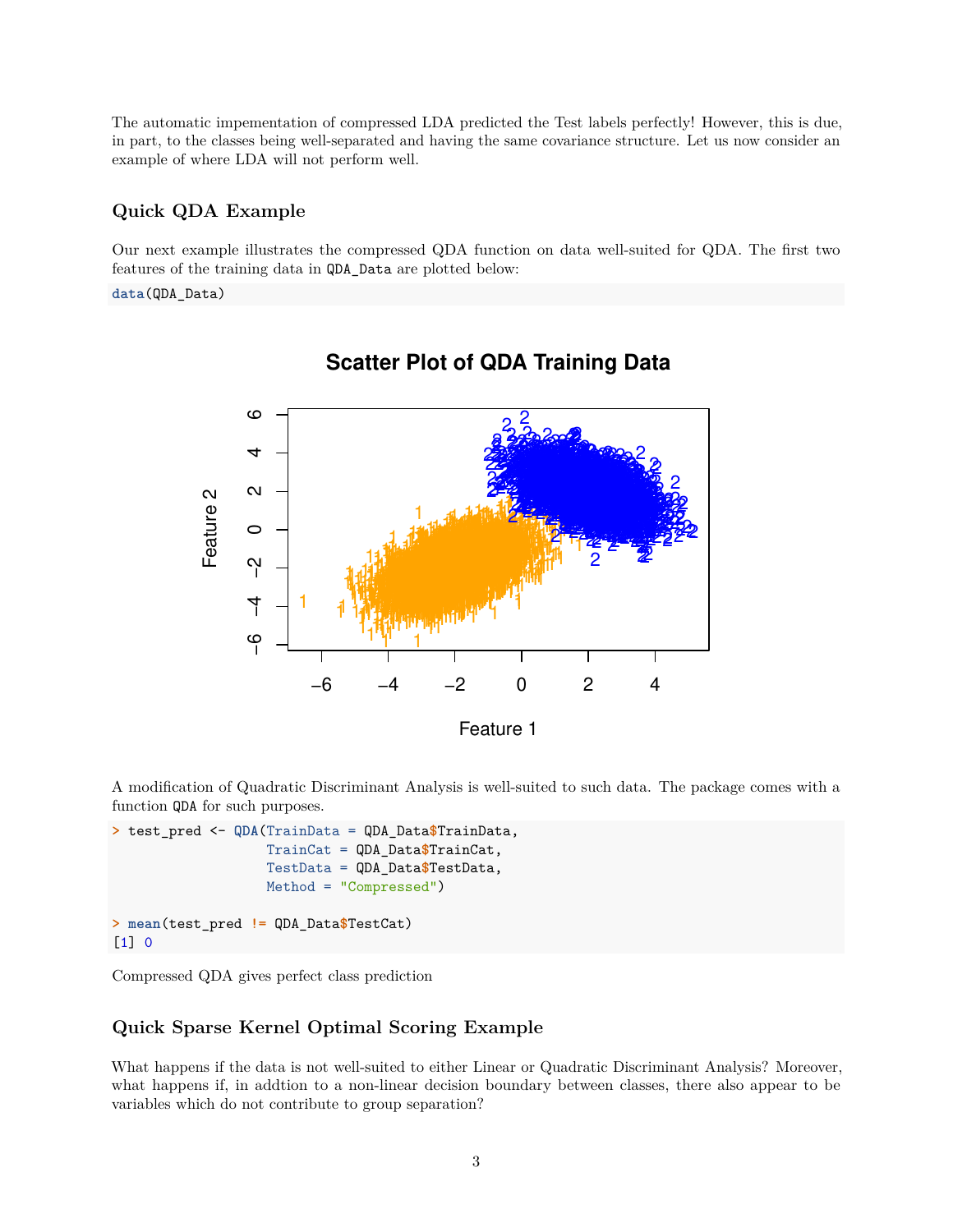For example, consider the KOS\_Data shown below. **data**(KOS\_Data)



For this data set, neither LDA or QDA would suffice. The function KOS is the sparse kernel optimal scoring algorithm presented in [\[2\]](#page-13-1). It is particularly well-suited to such problems, as can be seen from the following.

```
> output <- KOS(TrainData = KOS_Data$TrainData,
                TrainCat = KOS_Data$TrainCat,
                TestData = KOS_Data$TestData)
> output$Weight
[1] 1 1 0 0
> mean(output$Predictions != KOS_Data$TestCat)
[1] 0
> summary(output$Dvec)
       V1
Min. :-0.03002
 1st Qu.:-0.01953
Median :-0.01445
 Mean : 0.00000
 3rd Qu.: 0.03788
Max. : 0.05799
```
Weight in the output is how much weight the kernel classifier gives to each feature. The weight values lie in [−1*,* 1], and zero weight means that the feature does not contribute to computing the discriminant function. The KOS function correctly identifies that the first two features are important for class separation, and gives them full weight. It also correctly identifies Features 3 and 4 as being "noise", and it gives them zero weight.

Predictions are the predicted class labels for the test data. As we can see, KOS has perfect classification.

Dvec are the coefficients of the kernel classifier.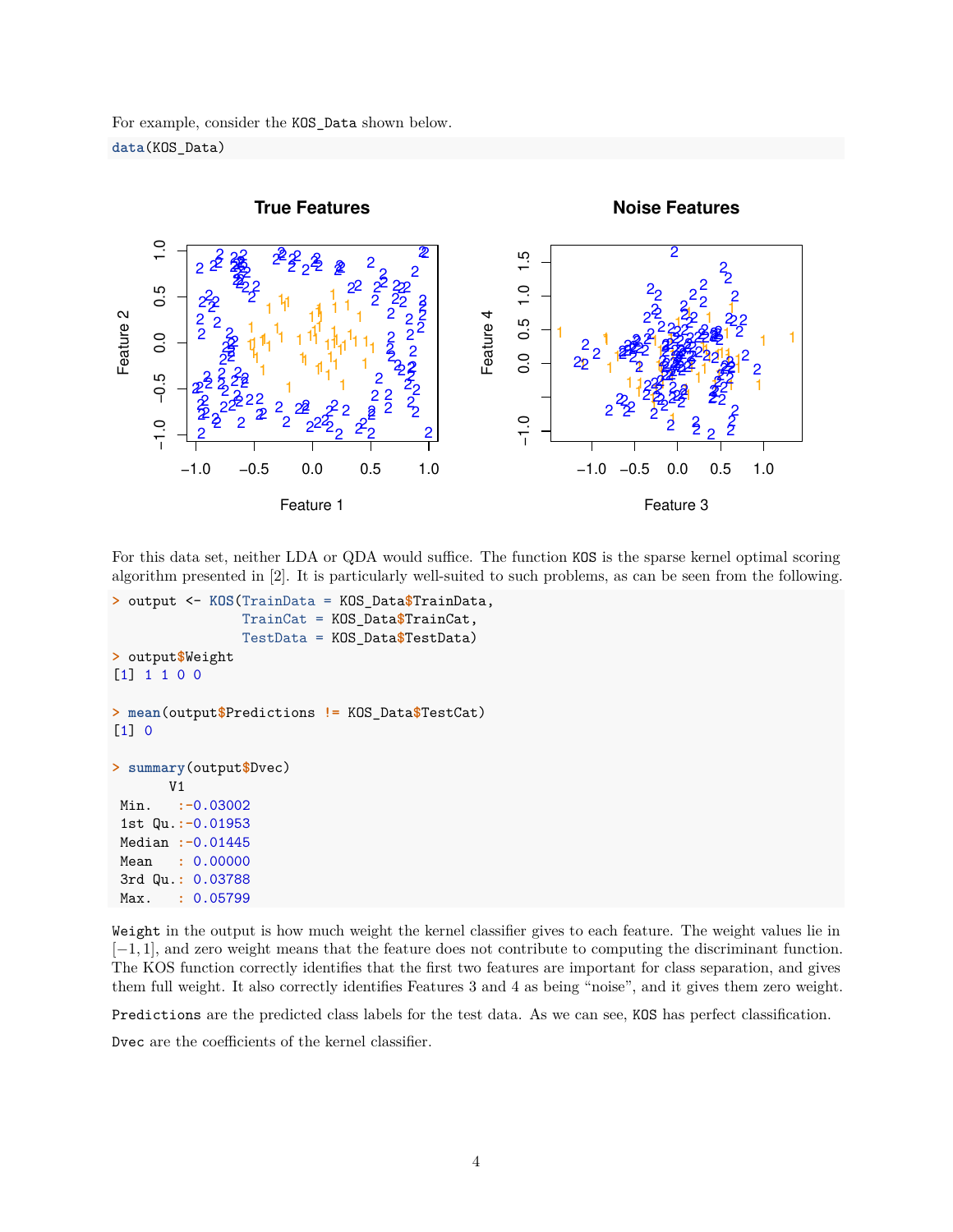### <span id="page-4-0"></span>**Compressed Linear Discriminant Analysis**

This section provides a more in-depth treatment to the Linear Discriminant methods available in biClassify.

There are five seperate linear discriminant methods avilable through the LDA wrapper function:

- 1. Full Linear Discriminant Analsysis, which is LDA trained on the full data as presented in [\[4\]](#page-13-2).
- 2. Compressed Linear Discriminant Analysis in [\[3\]](#page-13-0).
- 3. Projected LDA in [\[3\]](#page-13-0).
- 4. Subsampled LDA, where LDA is trained on data which is sub-sampled uniformly from both classes.
- 5. FashRandomFisher Discriminant Analysis as presented in [\[5\]](#page-13-3).

The individual methods are invoked by setting the Method argument. Let us first load the data for notational convenience.

```
TrainData <- LDA_Data$TrainData
TrainCat <- LDA_Data$TrainCat
TestData <- LDA_Data$TestData
TestCat <- LDA_Data$TestCat
```
#### <span id="page-4-1"></span>**Full LDA**

This method is the result of setting Method equal to "Full". This method is traditional Linear Discriminant Analysis, as presented in [\[4\]](#page-13-2). No additional parameters need to be supplied, and the code will run as stated.

```
test_pred <- LDA(TrainData, TrainCat, TestData)$Predictions
table(test_pred)
#> test_pred
#> 1 2
#> 700 300
mean(test_pred != TestCat)
#> [1] 0
```
which produces a list containing a vector of predicted class labels for TestData and the discriminant vector used in LDA.

#### <span id="page-4-2"></span>**Compressed LDA**

Compressed LDA seeks to solve the LDA problem on reduced-size data. It first compressed the groups of centered data  $(X^g - \overline{X}_g)$  via a compression matrix  $Q^g$ . The entries  $Q^g_{i,j}$  are i.i.d. sparse radamacher random variables with distribution

$$
\mathbb{P}(Q_{i,j}^g = 1) = \mathbb{P}(Q_{i,j}^g = -1) = \frac{p}{2}
$$
 and 
$$
\mathbb{P}(Q_{i,j}^g = 0) = 1 - p.
$$

This method is the result of setting Method equal to "Compressed". It is compressed LDA, as presented in [\[3\]](#page-13-0). Compressed LDA reduces the group sample amounts from  $n_1$  and  $n_2$  to  $m_1$  and  $m_2$  respectively.

Compressed LDA requires the parameters m1, m2, s.

The easiest way to run Compressed LDA is to set Mode to Automatic and not worry about supplying additional parameters.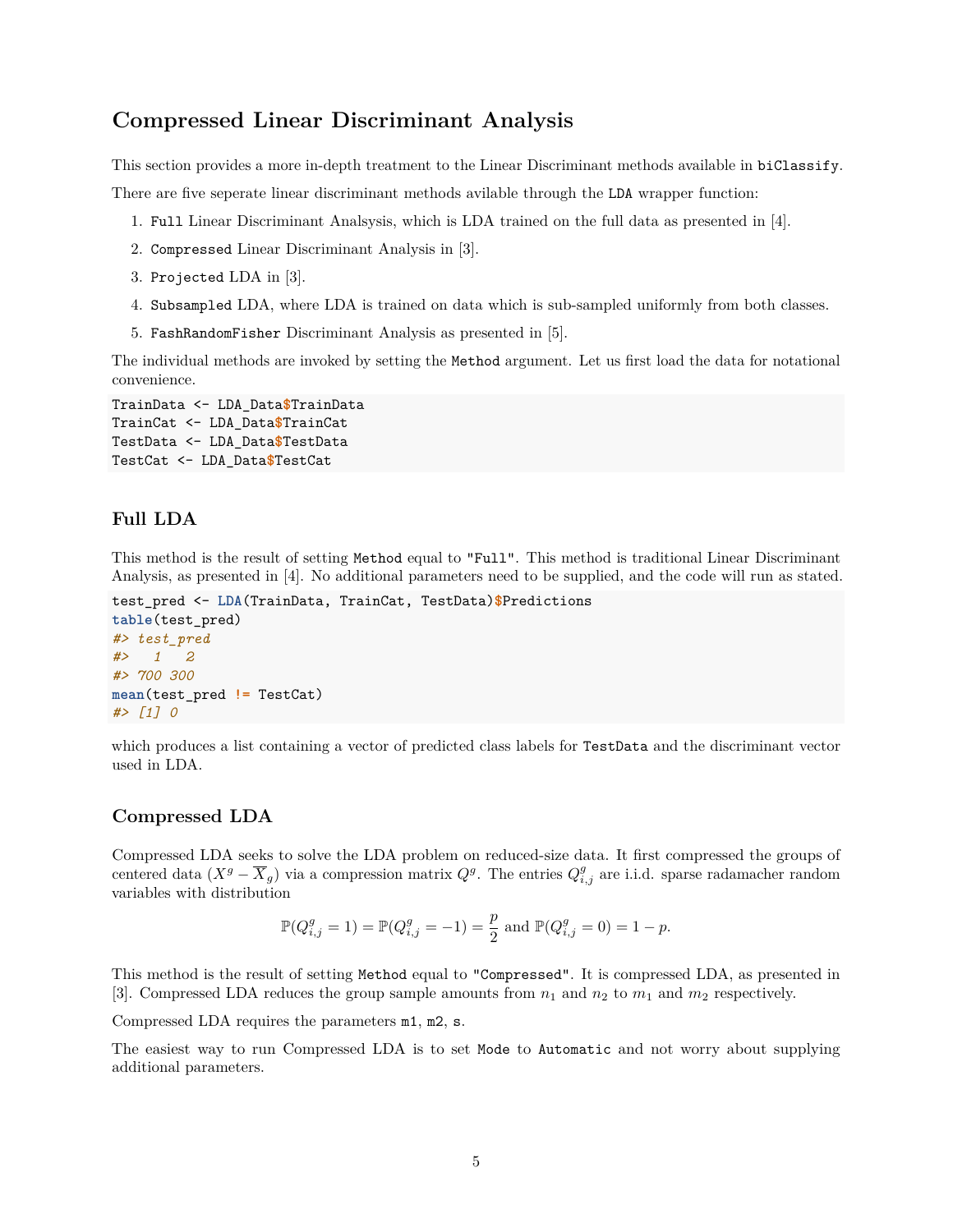```
test_pred <- LDA(TrainData, TrainCat, TestData,
                Method = "Compressed", Mode = "Automatic")$Predictions
table(test_pred)
#> test_pred
#> 1 2
#> 700 300
mean(test_pred != TestCat)
#> [1] 0
```
Automatic is the default value for Mode, and so one could simply run

```
test_pred <- LDA(TrainData, TrainCat, TestData, Method = "Compressed")$Predictions
table(test_pred)
#> test_pred
#> 1 2
#> 700 300
mean(test_pred != TestCat)
#> [1] 0
```
and obtain the same output.

When Mode is set to Interactive, prompts will appear asking for the compression amounts  $m_1$ ,  $m_2$ , and sparsity level *s* to be used in compression. The user will type in the amounts:

```
output <- LDA(TrainData, TrainCat, TestData,
              Method = "Compressed", Mode = "Interactive")$Predictions
"Please enter the number m1 of group 1 compression samples: "700
"Please enter the number m2 of group 2 compression samples: "300
"Please enter sparsity level s used in compression: "0.01
```
and the output is produced.

If the user is interested in running simulation studies or has mastery over the functionality, they may wish to give the LDA function all parameters.

```
test_pred <- LDA(TrainData, TrainCat, TestData,
                 Method = "Compressed", Mode = "Research",
                 m1 = 700, m2 = 300, s = 0.01)$Predictions
table(test_pred)
```

```
#> test_pred
#> 1 2
#> 700 300
mean(test_pred != TestCat)
#> [1] 0
```
WARNING: The argument Mode will override any supplied parameters if its value is Automatic or Research.

#### <span id="page-5-0"></span>**Sub-Sampled LDA**

Sub-sampled LDA is just LDA trained on data sub-sampled uniformly from both classes.

To run sub-sampled LDA, set Method equal to Subsampled. It requires the additional parameters m1 and m2.

The easiest way to run Compressed LDA is to set Mode to Automatic and not worry about supplying additional parameters.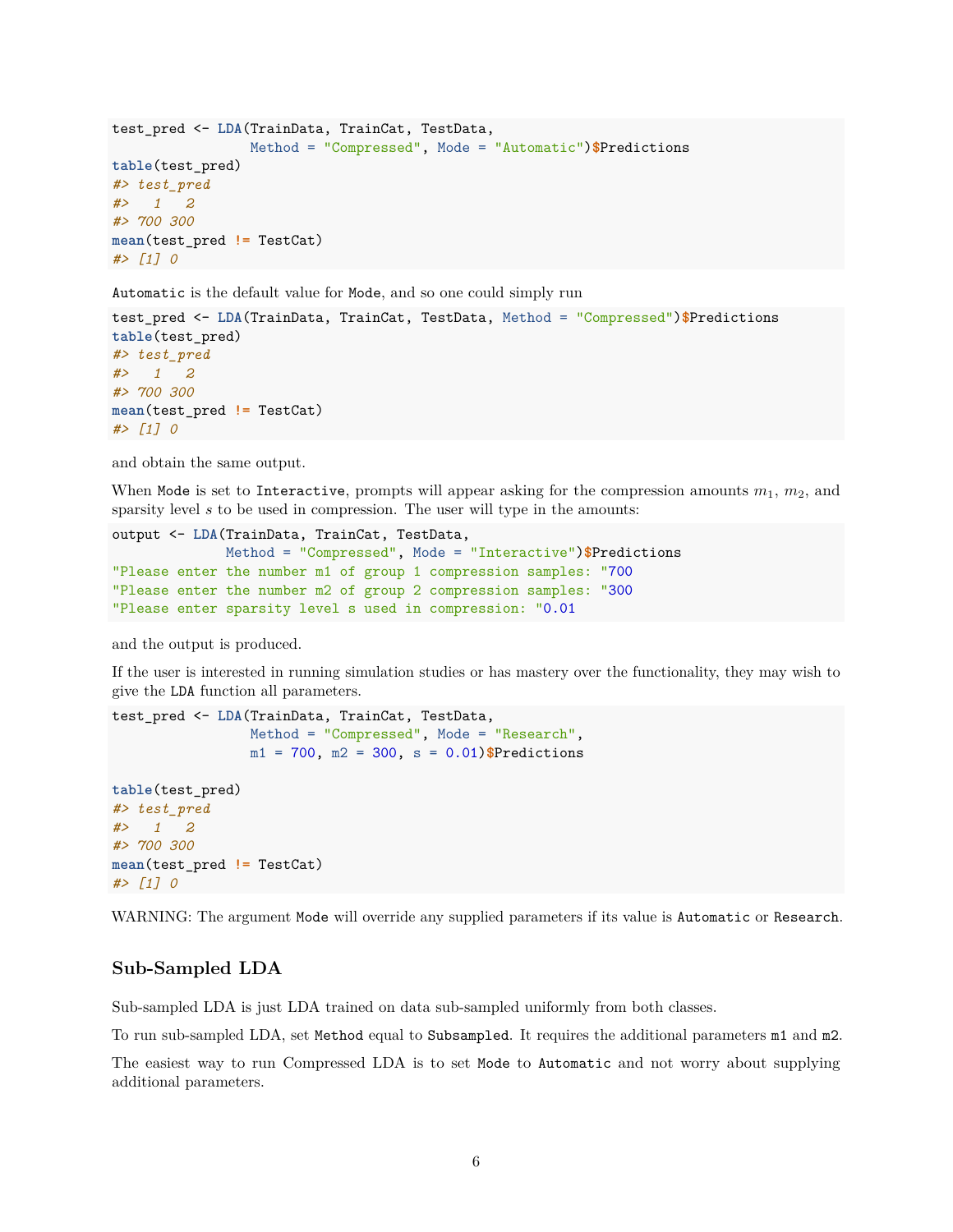```
test_pred <- LDA(TrainData, TrainCat, TestData,
                 Method = "Subsampled", Mode = "Automatic")$Predictions
table(test_pred)
#> test_pred
#> 1 2
#> 700 300
```
Automatic is the default value for Mode, and so one could simply run

```
test_pred <- LDA(TrainData, TrainCat, TestData,
                Method = "Subsampled")$Predictions
table(test_pred)
#> test_pred
#> 1 2
#> 700 300
```
and obtain the same output.

When Mode is set to Interactive, prompts will appear asking for the sub-sample amounts  $m_1$ ,  $m_2$  for each group to be used. The user will type in the amounts:

```
test_pred <- LDA(TrainData, TrainCat, TestData,
                Method = "Subsampled", Mode = "Interactive")$Predictions
"Please enter the number m1 of group 1 sub-samples: "700
"Please enter the number m2 of group 2 sub-samples: "300
```
and the output is produced.

If the user is interested in running simulation studies or has mastery over the functionality, they may wish to give the LDA function all parameters.

```
output <- LDA(TrainData, TrainCat, TestData,
              Method = "Subsampled", Mode = "Research",
              m1 = 700, m2 = 300)$Predictions
table(output)
#> output
#> 1 2
#> 700 300
mean(output != TestCat)
#> [1] 0
```
WARNING: The argument Mode will override any supplied parameters if its value is Automatic or Research.

#### <span id="page-6-0"></span>**Projected LDA**

This method is the result of setting Method equal to "PRojected". It is Projected LDA, as presented in [\[3\]](#page-13-0). Projected LDA creates the discriminant vector on compressed data and then projects the full training data onto the discriminant vector.

Projected LDA requires the parameters m1, m2, s.

The easiest way to run Projected LDA is to set Mode to Automatic and not worry about supplying additional parameters.

```
output <- LDA(TrainData, TrainCat, TestData,
              Method = "Projected", Mode = "Automatic")$Predictions
table(output)
```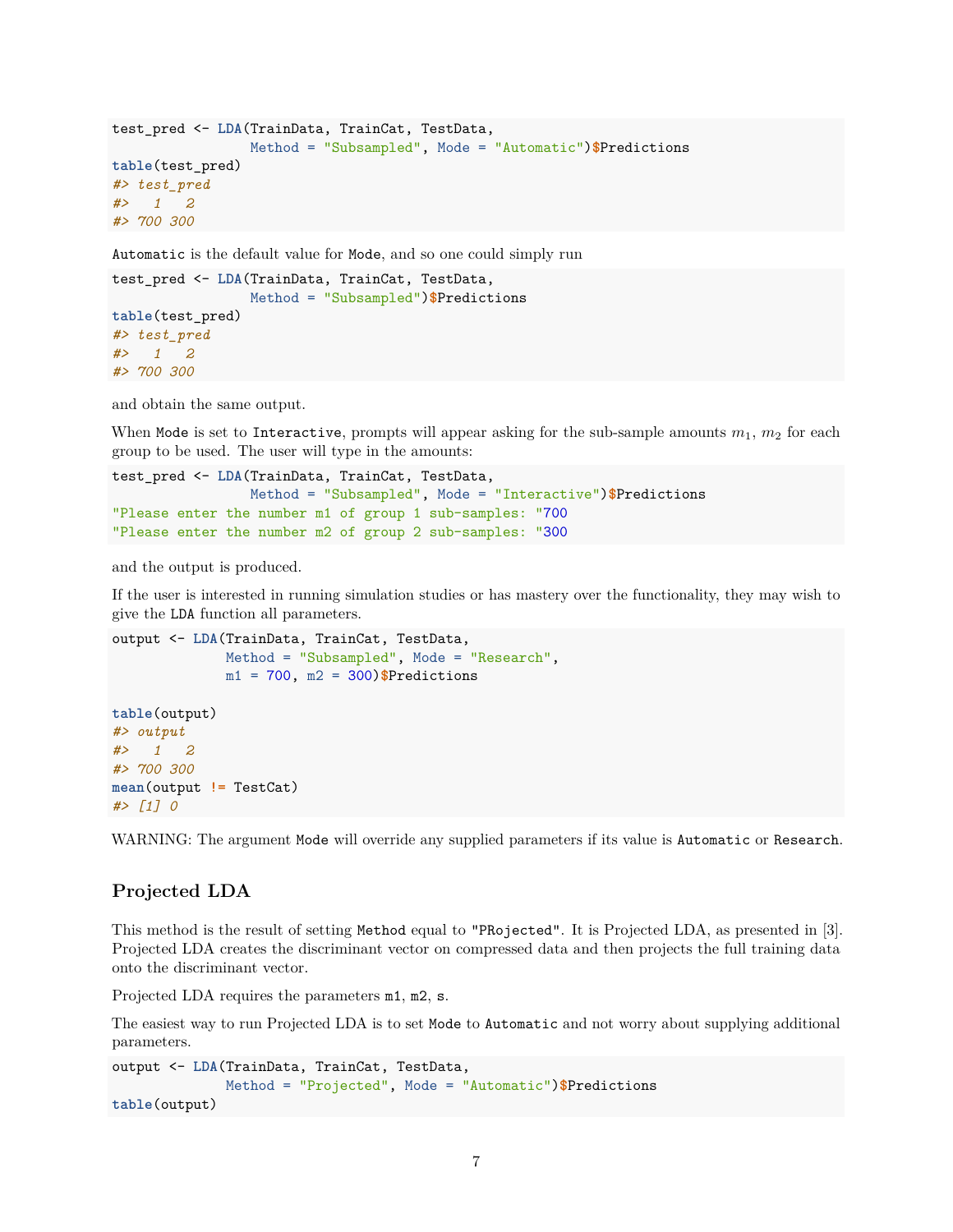```
#> output
#> 1 2
#> 700 300
mean(output != TestCat)
#> [1] 0
```
Automatic is the default value for Mode, and so one could simply run

```
output <- LDA(TrainData, TrainCat, TestData,
              Method = "Projected")$Predictions
table(output)
#> output
#> 1 2
#> 700 300
mean(output != TestCat)
#> [1] 0
```
and obtain the same output.

When Mode is set to Interactive, prompts will appear asking for the compression amounts  $m_1$ ,  $m_2$ , and sparsity level *s* to be used in compression. The user will type in the amounts:

```
output <- LDA(TrainData, TrainCat, TestData,
              Method = "Projected", Mode = "Interactive")$Predictions
"Please enter the number m1 of group 1 compression samples: "700
"Please enter the number m2 of group 2 compression samples: "300
"Please enter sparsity level s used in compression: "0.01
```
and the output is produced.

If the user is interested in running simulation studies or has mastery over the functionality, they may wish to give the LDA function all parameters.

```
test_pred <- LDA(TrainData, TrainCat, TestData,
                 Method = "Projected", Mode = "Research",
                 m1 = 700, m2 = 300, s = 0.01)$Predictions
table(test_pred)
#> test_pred
#> 1 2
#> 700 300
mean(output != TestCat)
#> [1] 0
```
WARNING: The argument Mode will override any supplied parameters if its value is Automatic or Research.

#### <span id="page-7-0"></span>**Fast Random Fisher Discriminant Analysis**

This method is the result of setting Method equal to "fastRandomFisher". It is the Fast Random Fisher Discriminant Analysis algorithm, as presented in [\[5\]](#page-13-3). Fast Random fisher creates the discriminant vector on reduced sample amounts *m*, and then projects the full training data onto the learned discriminant vector. The difference between Fast Random Fisher Discriminant Analysis and Projected LDA is that Fast Random Fisher mixes the groups together when forming the discriminant vector, but Projected LDA does not.

Fast Random Fisher requires the parameters m, and s.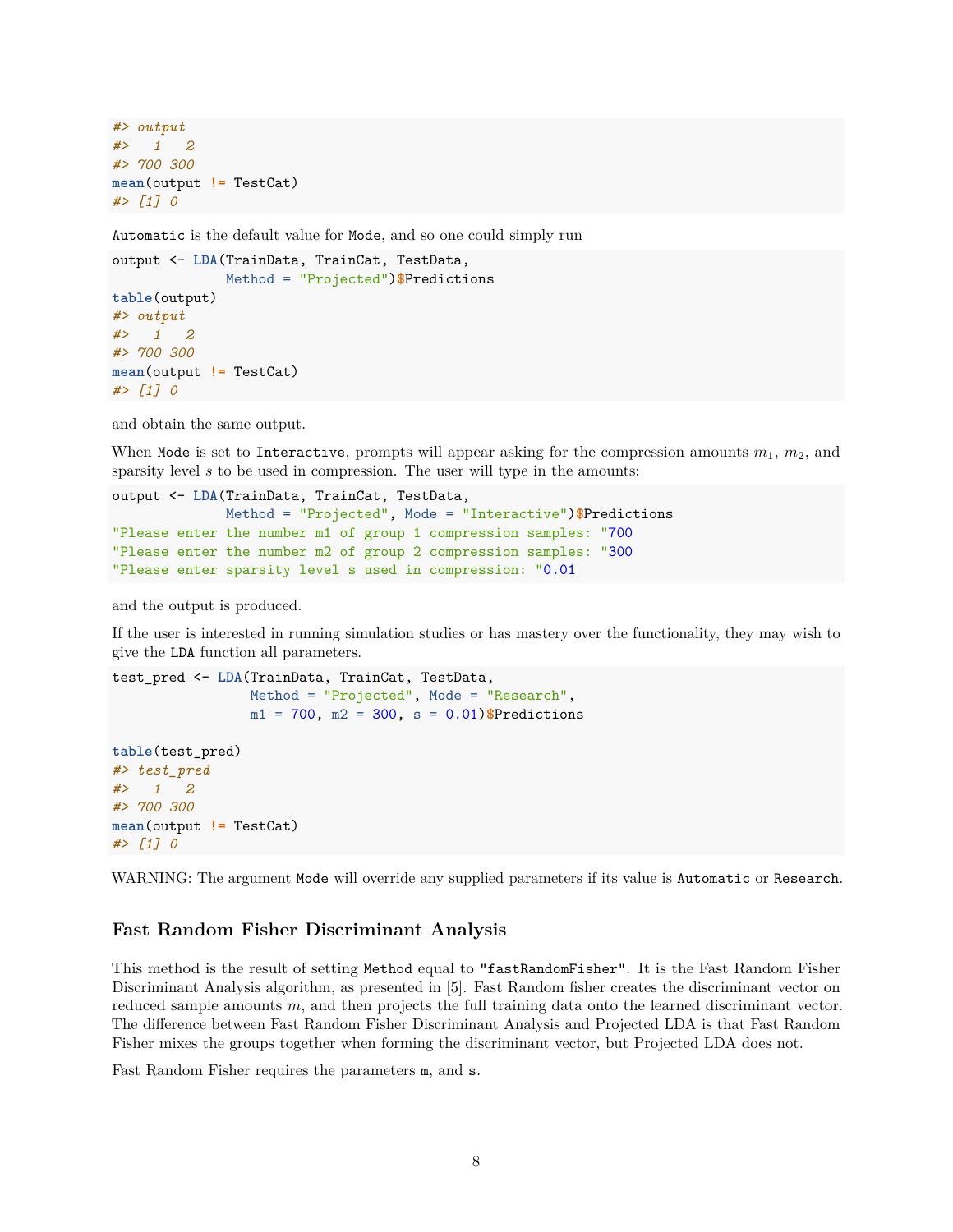The easiest way to run Fast Random Fisher is to set Mode to Automatic and not worry about supplying additional parameters.

```
test_pred <- LDA(TrainData, TrainCat, TestData,
                Method = "fastRandomFisher", Mode = "Automatic")$Predictions
table(test_pred)
#> test_pred
#> 1 2
#> 700 300
mean(test_pred != TestCat)
#> [1] 0
```
Automatic is the default value for Mode, and so one could simply run

```
test_pred <- LDA(TrainData, TrainCat, TestData,
                Method = "fastRandomFisher")$Predictions
table(test_pred)
#> test_pred
#> 1 2
#> 698 302
mean(test_pred != TestCat)
#> [1] 0.002
```
and obtain the same output.

When Mode is set to Interactive, prompts will appear asking for the total amount of compressed samples *m* and sparsity level *s* to be used in compression. The user will type in the amounts:

```
output <- LDA(TrainData, TrainCat, TestData,
              Method = "fastRandomFisher", Mode = "Interactive")$Predictions
"Please enter the number m of total compressed samples: "1000
"Please enter sparsity level s used in compression: "0.01
```
and the output is produced.

If the user is interested in running simulation studies or has mastery over the functionality, they may wish to give the LDA function all parameters.

```
test_pred <- LDA(TrainData, TrainCat, TestData,
                Method = "fastRandomFisher", Mode = "Research",
                m = 1000, s = 0.01)$Predictions
table(test_pred)
#> test_pred
#> 1 2
#> 700 300
mean(test_pred != TestCat)
#> [1] 0
```
WARNING: The argument Mode will override any supplied parameters if its value is Automatic or Research.

### <span id="page-8-0"></span>**Quadratic Discriminant Analysis**

This section provides a more in-depth treatment to the Linear Discriminant methods available in biClassify. There are three seperate quadratic discriminant methods avilable through the QDA wrapper function:

1. Full Quadratic Discriminant Analsysis, which is QDA trained on the full data as presented in [\[4\]](#page-13-2).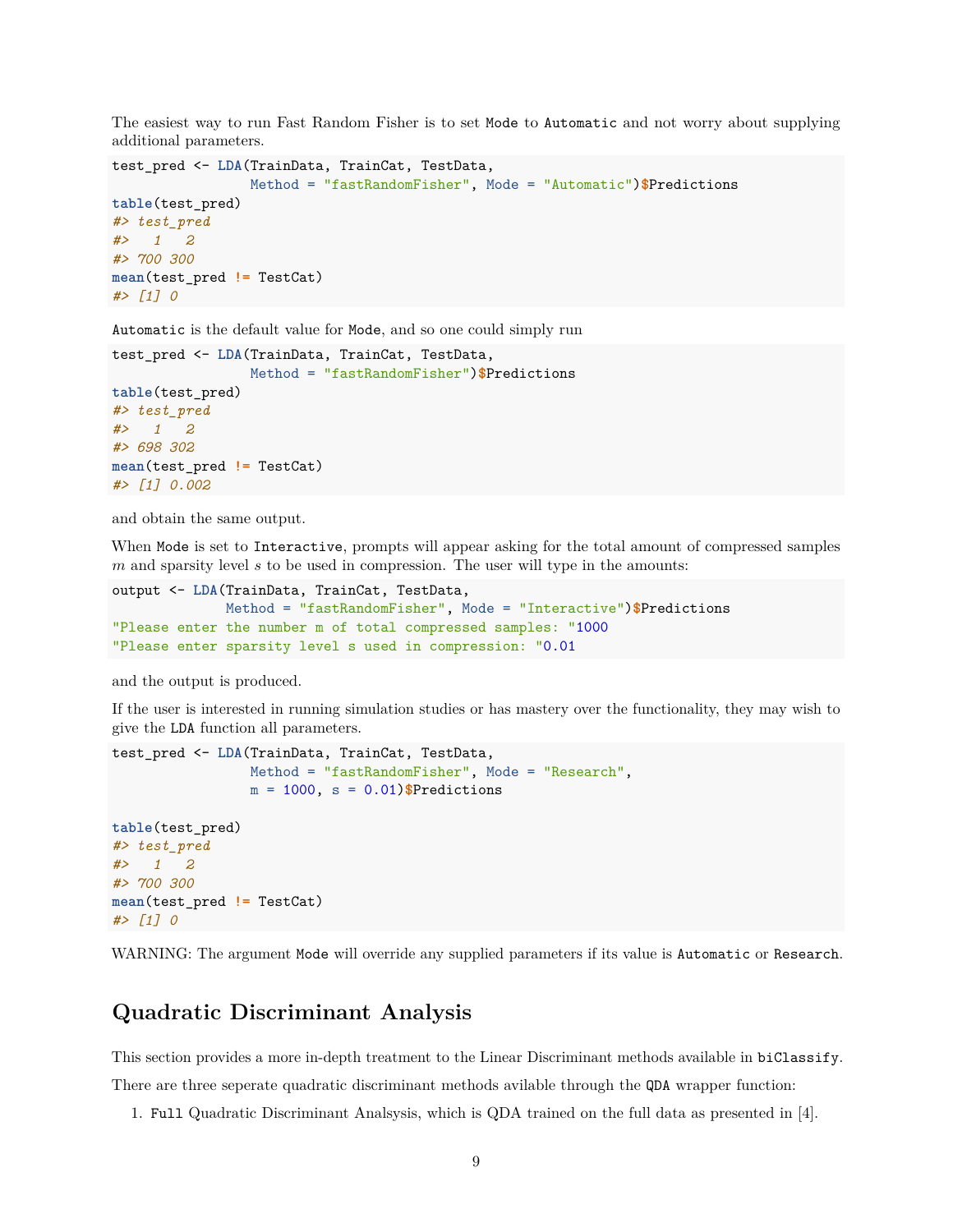- 2. Compressed Qinear Discriminant Analysis as presented in [\[3\]](#page-13-0).
- 3. Subsampled QDA, where QDA is trained on data which is sub-sampled uniformly from both classes.

The individual methods are invoked by setting the Method argument. Let us first load the data for notational convenience.

```
TrainData <- QDA_Data$TrainData
TrainCat <- QDA_Data$TrainCat
TestData <- QDA_Data$TestData
TestCat <- QDA_Data$TestCat
```
#### <span id="page-9-0"></span>**Full QDA**

This method is the result of setting Method equal to "Full". This method is traditional Quadratic Discriminant Analysis, as presented in [\[4\]](#page-13-2). No additional parameters need to be supplied, and the code will run as stated. Unlike the LDA function, only the class predictions are produced:

```
Predictions <- QDA(TrainData, TrainCat, TestData, Method = "Full")
table(Predictions)
#> Predictions
#> 1 2
#> 700 300
```
#### <span id="page-9-1"></span>**Compressed QDA**

This method is the result of setting Method equal to "Compressed". It is compressed QDA, as presented in [\[3\]](#page-13-0). Compressed QDA reduces the group sample amounts from  $n_1$  and  $n_2$  to  $m_1$  and  $m_2$  respectively via compression and trains QDA on the reduced samples.

Compressed QDA requires the parameters m1, m2, s.

The easiest way to run Compressed QDA is to set Mode to Automatic and not worry about supplying additional parameters.

```
output <- QDA(TrainData, TrainCat, TestData, Method = "Compressed", Mode = "Automatic")
table(output)
#> output
#> 1 2
#> 700 300
```
Automatic is the default value for Mode, and so one could simply run

```
output <- QDA(TrainData, TrainCat, TestData, Method = "Compressed")
table(output)
#> output
#> 1 2
#> 700 300
```
and obtain the same output.

When Mode is set to Interactive, prompts will appear asking for the compression amounts  $m_1$ ,  $m_2$ , and sparsity level *s* to be used in compression. The user will type in the amounts:

```
output <- QDA(TrainData, TrainCat, TestData, Method = "Compressed", Mode = "Interactive")
"Please enter the number m1 of group 1 compression samples: "700
"Please enter the number m2 of group 2 compression samples: "300
"Please enter sparsity level s used in compression: "0.01
```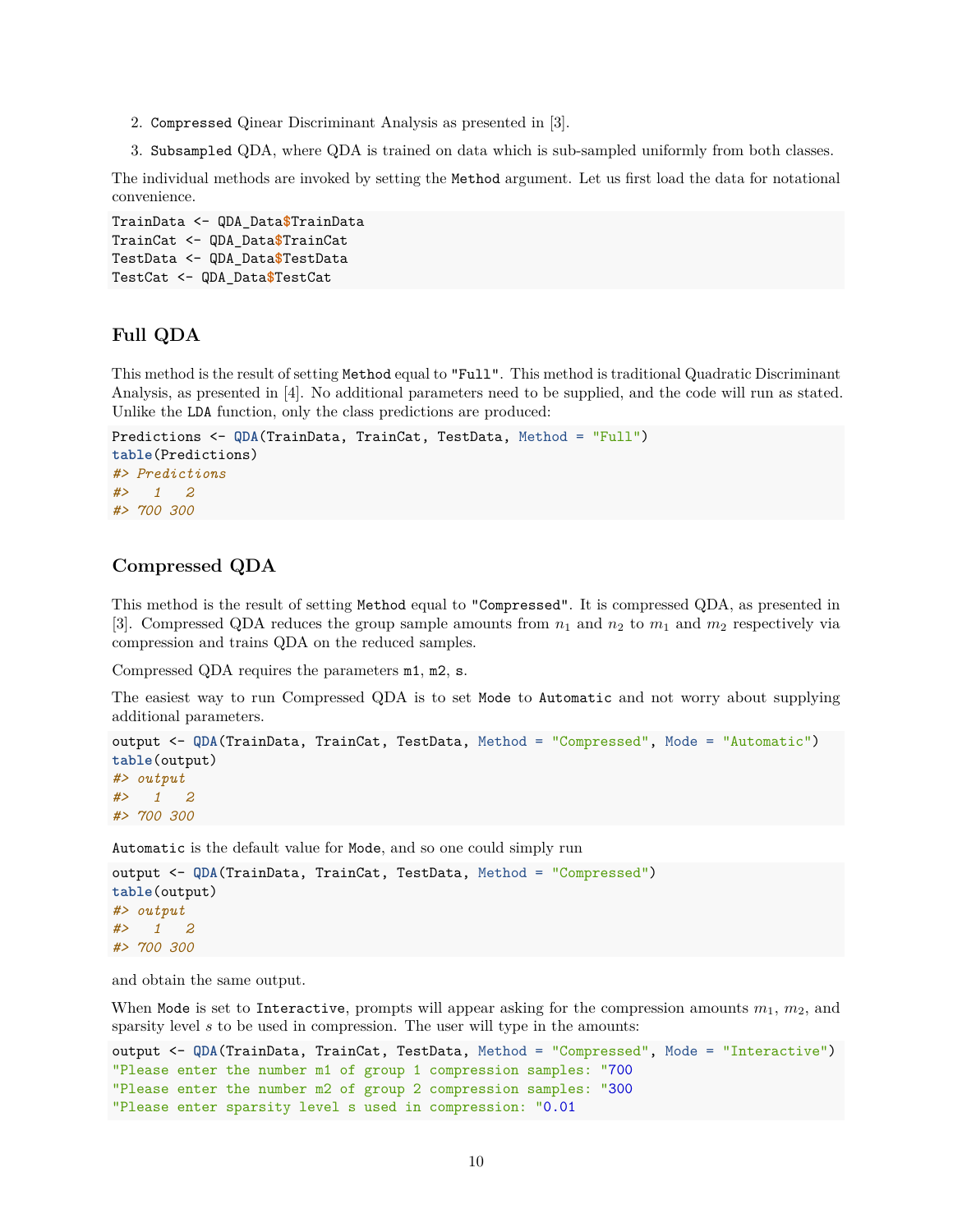**table**(output)

and the output is produced.

If the user is interested in running simulation studies or has mastery over the functionality, they may wish to give the QDA function all parameters.

```
output <- QDA(TrainData, TrainCat, TestData, Method = "Compressed",
              Mode = "Research", m1 = 700, m2 = 300, s = 0.01)
```
**summary**(output)

*#> Min. 1st Qu. Median Mean 3rd Qu. Max. #> 1.0 1.0 1.0 1.3 2.0 2.0*

#### <span id="page-10-0"></span>**Sub-Sampled QDA**

Sub-sampled QDA is just QDA trained on data sub-sampled uniformly from both classes. To run sub-sampled QDA, set Method equal to Subsampled.

It requires the additional parameters m1 and m2.

The easiest way to run sub-sampled QDA is to set Mode to Automatic and not worry about supplying additional parameters.

```
output <- QDA(TrainData, TrainCat, TestData, Method = "Subsampled", Mode = "Automatic")
table(output)
#> output
#> 1 2
#> 700 300
```
Automatic is the default value for Mode, and so one could simply run

```
output <- QDA(TrainData, TrainCat, TestData, Method = "Subsampled")
summary(output)
#> Min. 1st Qu. Median Mean 3rd Qu. Max.
#> 1.0 1.0 1.0 1.3 2.0 2.0
```
and obtain the same output.

When Mode is set to Interactive, prompts will appear asking for the sub-sample amounts  $m_1$ ,  $m_2$  for each group to be used. The user will type in the amounts:

```
output <- QDA(TrainData, TrainCat, TestData, Method = "Subsampled", Mode = "Interactive")
"Please enter the number m1 of group 1 sub-samples: "700
"Please enter the number m2 of group 2 sub-samples: "300
```
**summary**(output)

and the output is produced.

If the user is interested in running simulation studies or has mastery over the functionality, they may wish to give the QDA function all parameters.

```
output <- QDA(TrainData, TrainCat, TestData, Method = "Subsampled",
              Mode = "Research", m1 = 700, m2 = 300)
```
**summary**(output)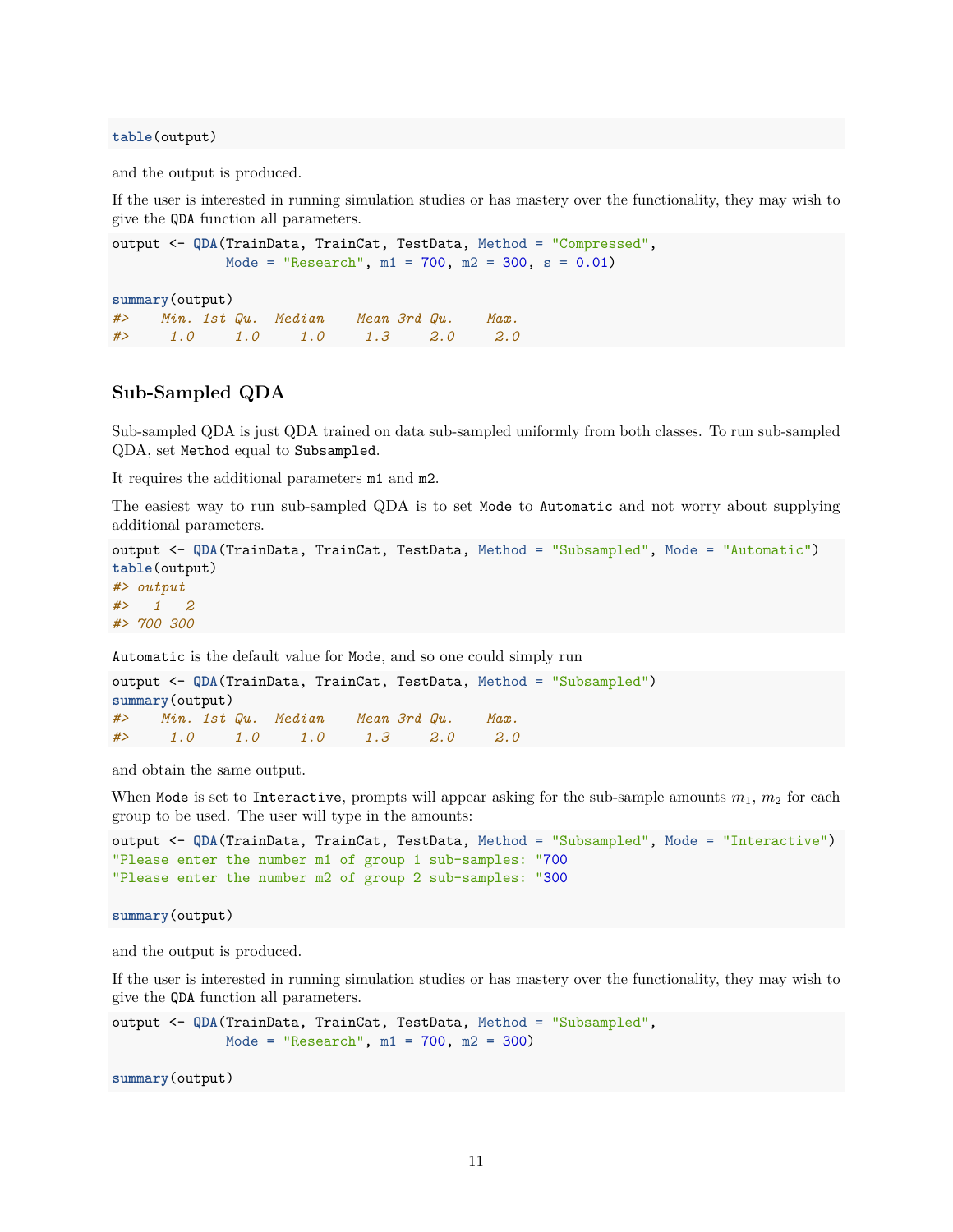*#> Min. 1st Qu. Median Mean 3rd Qu. Max. #> 1.0 1.0 1.0 1.3 2.0 2.0*

WARNING: The argument Mode will override any supplied parameters if its value is Automatic or Research.

### <span id="page-11-0"></span>**Sparse Kernel Discriminant Analysis**

This section presents the kernel optimal scoring method available in the biClassify package. Kernel optimal scoring is presented in [\[2\]](#page-13-1).

Kernel optimal scoring finds the kernel discriminant coefficients  $\alpha \in \mathbb{R}^n$  by solving a kernelized form of the optimal scoring problem

$$
\min_{f \in \mathcal{H}} \left\{ \frac{1}{n} \sum_{i=1}^{n} |y_i \widehat{\theta} - \langle \Phi(x_i) - \overline{\Phi}, f \rangle_{\mathcal{H}}|^2 + \gamma \|f\|_{\mathcal{H}}^2 \right\} = \min_{\alpha \in \mathbb{R}^n} \left\{ \frac{1}{n} \|Y \widehat{\theta} - C \mathbf{K} C \alpha\|_2^2 + \gamma \alpha^{\top} \mathbf{K} \alpha \right\}
$$

It is equivalent to kernel discriminant analysis.

We include simultaneous sparse feature selection by weighting the features using  $w \in [-1,1]^n$ , so that the weighted samples are

$$
wx = (w_1x_1, \ldots, w_px_p)^\top.
$$

The weighted kernel matrix  $\mathbf{K}_w$  is defined by  $(\mathbf{K}_w)_{i,j} := k(wx_i, wx_j)$ . To perform sparse feature selection, we add a sparsity penalty on the weight vector  $\lambda \|w\|_1$  and minimize

$$
\min_{\alpha \in \mathbb{R}^n, w \in [-1,1]^p} \left\{ \frac{1}{n} \|Y\widehat{\theta} - C\mathbf{K}_w C\alpha\|_2^2 + \lambda \|w\|_1 + \gamma \alpha^{\top} \mathbf{K}_w \alpha \right\}.
$$

Let us load the data set used in kernel optimal scoring

```
TrainData <- KOS_Data$TrainData
TrainCat <- KOS_Data$TrainCat
TestData <- KOS_Data$TestData
TestCat <- KOS_Data$TestCat
```
#### <span id="page-11-1"></span>**Parameter Selection**

This subsection details how KOS selects the parameters  $\sigma^2$ ,  $\gamma$ , and  $\lambda$ .

The gaussian kernel parameter  $\sigma^2$ , is selected based on the  $\{.05, .1, .2, .3, .5\}$  quantiles of the set of squared distances between the classes

$$
\{\|x_{i_1} - x_{i_2}\|_2^2 : x_{i_1} \in C_1, x_{i_2} \in C_2\}.
$$

The ridge parameter  $\gamma$  is selected by adapting a kernel matrix shrinkage technique Lancewicki (2018) to the setting of ridge regression. For more details, see [\[2\]](#page-13-1).

The sparsity parameter  $\lambda$  is selected using 5-fold cross-validation to minimize the error rate over a grid of 20 equally-spaced values.

The function SelectParams implements these methods automatically. For more details, see [\[2\]](#page-13-1).

**> SelectParams**(TrainData, TrainCat)

**\$**Sigma [1] 0.7390306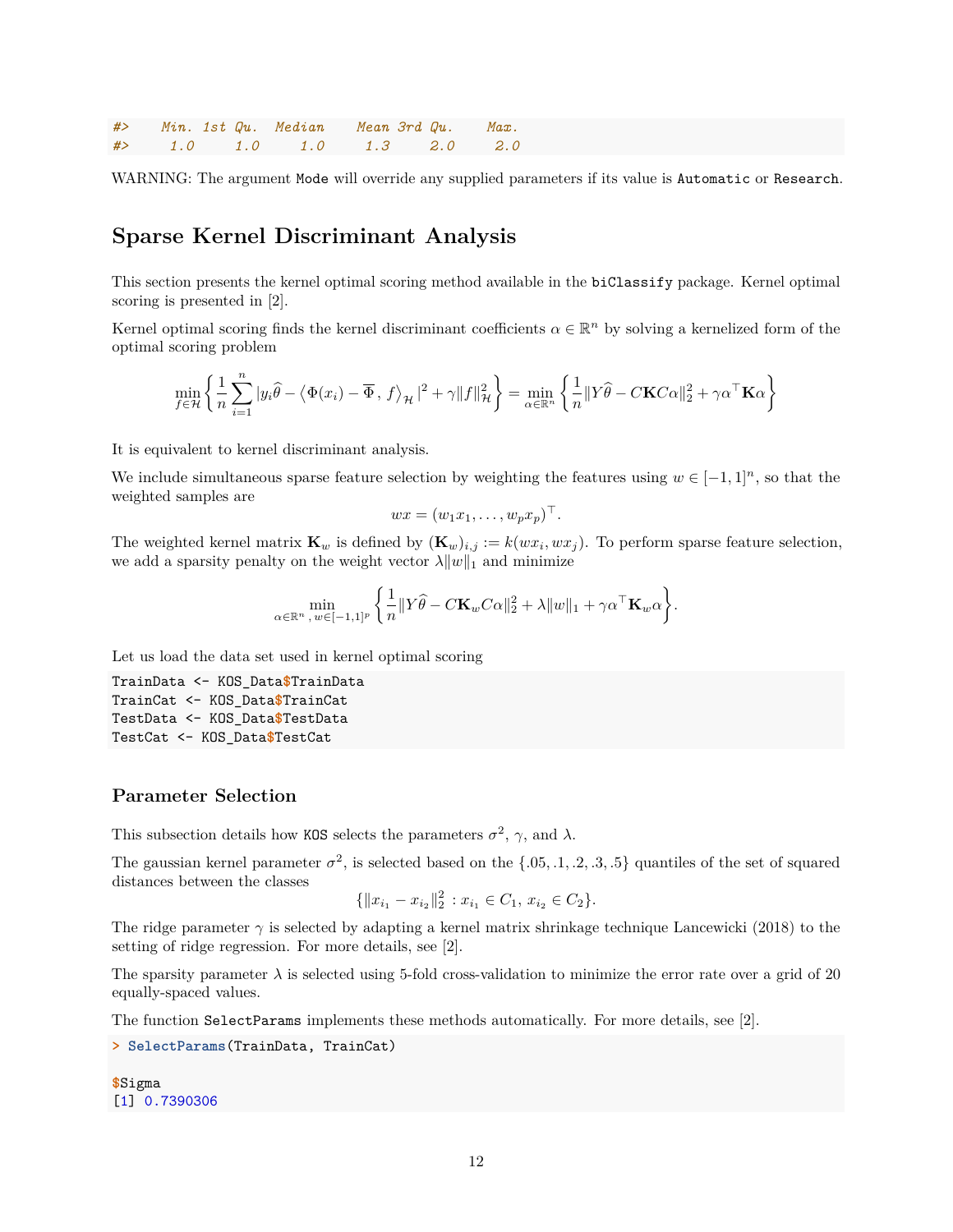**\$**Gamma [1] 0.137591

**\$**Lambda [1] 0.0401767

If parameters are not supplied to KOS, the function first invokes SelectParams to generate any missing parameters.

#### <span id="page-12-0"></span>**Hierarchical Parameters**

Sparse kernel optimal scoring has three parameters: a Gaussian kernel parameter Sigma, a ridge parameter Gamma, and a sparsity parameter Lambda. They have a hierarchical dependency, in that Sigma influences Gamma, and both influence Lambda. The ordering is

Top Sigma

Middle Gamma

Bottom Lambda

When using either of the functions, the user is only allowed to specify parameter combinations which adhere to the hierarchical ordering above. That is, they can only input parameters which go from Top to Bottom. For example, they could specify both Sigma and Gamma, but leave Lambda as the default NULL value. On the other hand, the user would not be allowed to specify only Lambda while leaving Sigma and Gamma as their default NULL values.

```
> SelectParams(TrainData, TrainCat, Sigma = 1, Gamma = 0.1)
$Sigma
```
[1] 1

**\$**Gamma [1] 0.1

**\$**Lambda [1] 0.06186337

If the user supplies parameter values which violate the hierarchical ordering, the error message Hierarchical order of parameters violated. will be returned.

```
SelectParams(TrainData, TrainCat, Gamma = 0.1)
```
Error **in SelectParams**(TrainData, TrainCat, Gamma = 0.1) **:** Hierarchical order of parameters violated. Please specify Sigma before Gamma, and both Sigma and Gamma before Lambda.

#### <span id="page-12-1"></span>**KOS**

This package comes with an all-purpose function for running kernel optimal scoring.

```
Sigma <- 1.325386
Gamma <- 0.07531579
Lambda <- 0.002855275
```